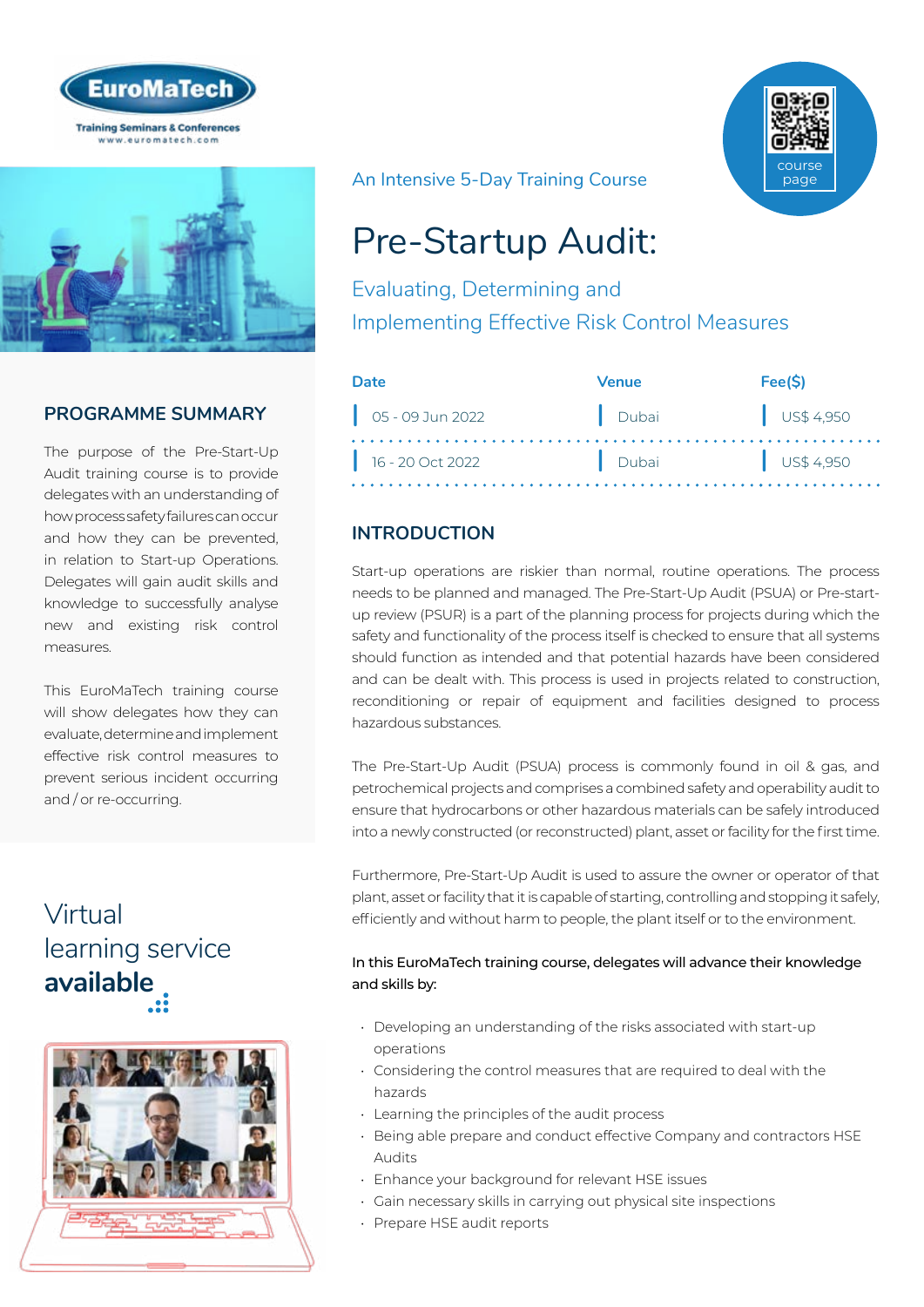#### **TRAINING METHODOLOGY**

Delegates attending the Pre-Start-Up Audit training course will learn through active participation in sessions based on tutor led discussions and syndicate exercises. Delegates will take part in topic exercises, case studies and will be required to provide group input to the syndicate sessions.

## **WHO SHOULD ATTEND**

#### The Pre-Start-Up Audit training course is suitable to a wide range of professionals but will greatly benefit:

- Professionals with responsibility for managing contractors
- Those with responsibilities for plant start-up, etc.
- Production, process, maintenance, and HSE personnel
- Line-managers and senior supervisors
- Safety Team Leaders and Health & Safety Champions

#### **PROGRAMME OBJECTIVES**

- Understand the importance of Policies, Procedures, and the Risk Assessment Process
- Identify potential plant, process and work task related hazards and risks associated with start-up operations
- Understand the relevance and the importance of human factors, such as errors and violations, in incident causation
- Understand the audit process and relate this to Start-up Operations
- Be part of the Audit Team

### **In-house Training**

EuroMaTech is capable of conducting this training programme exclusively for your delegates. Please e-mail us on inhouse@euromatech.ae for further information and/or to receive a comprehensive proposal.





**Email Address:** info@euromatech.ae

**Website:** www.euromatech.com

## **QUALITY CERTIFICATIONS & ACCREDITATIONS**



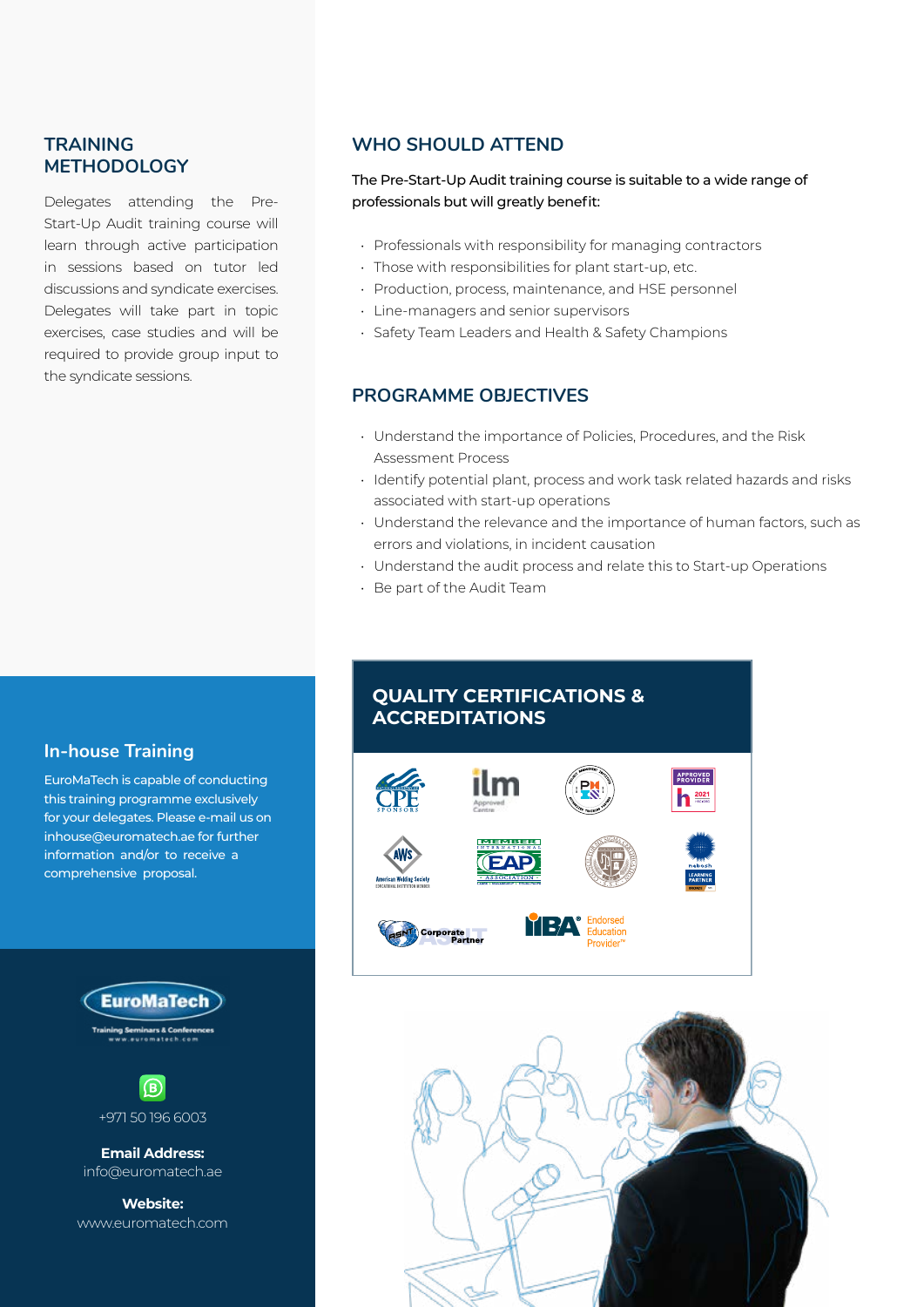# **COURSE OUTLINE**



## **Day 3** Control of Contractors

- The role of Contractors
- Case Studies: lack of control of contractors
- Selection and Control of **Contractors**
- Auditing Contractors
- Quantitative audit systems
- Working with contractors and other organisations
- Permit-to-work Systems
- Introduction to pro & reactive monitoring

#### **Day 1**

#### Introduction to Safety and to the Audit Process

- Simple case study (hole)
- Why are Process Start-ups different?
- Health and Safety Drivers within the organisation
- The Role of Policies and Procedures
- The Principles of Risk Assessment
- Process Safety and Personal Safety
- Case Study: Understanding the Process (fully)
- Project Health, Safety & Environmental Plans
- HSE Monitoring Plan
- Introduction to the ABC(D) of the Audit Process

## **Day 4**

#### Reactive Monitoring and Proactive Monitoring

- Review of audit principles
- Reactive Monitoring
- Proactive Monitoring
- Designing Audit Questions and challenging the answers
- Looking at the Process and
- predicting failures • Case Study (tank filling)
- Bow Ties and Barriers: points to
	- audit
- Safety Culture Awareness

## **Day 2**

#### Incident Mitigation and Emergency Response

- Incident Causation and the role of "Barriers"
- Checking the integrity of the "Barriers"
- Introduction to SMART objectives
- People are part of the process - Human Factors - Errors and Violations
- Case Study: Errors and Violations
- Emergency Response (part of the process)
- Case Study: Emergency Responses
- Audit your Emergency Responses and Procedures

## **Day 5**

#### Case Studies and Review

- Case Study: Wrong tools lead to major fire during loading / unloading operations
- A disastrous Process Start up – but all the failures could be predicted
- The importance of Reactive Monitoring, Proactive Monitoring, Safety Culture, etc.
- Using the audit process and to improve safety
- A final word on "Barriers" a review of their importance and auditing